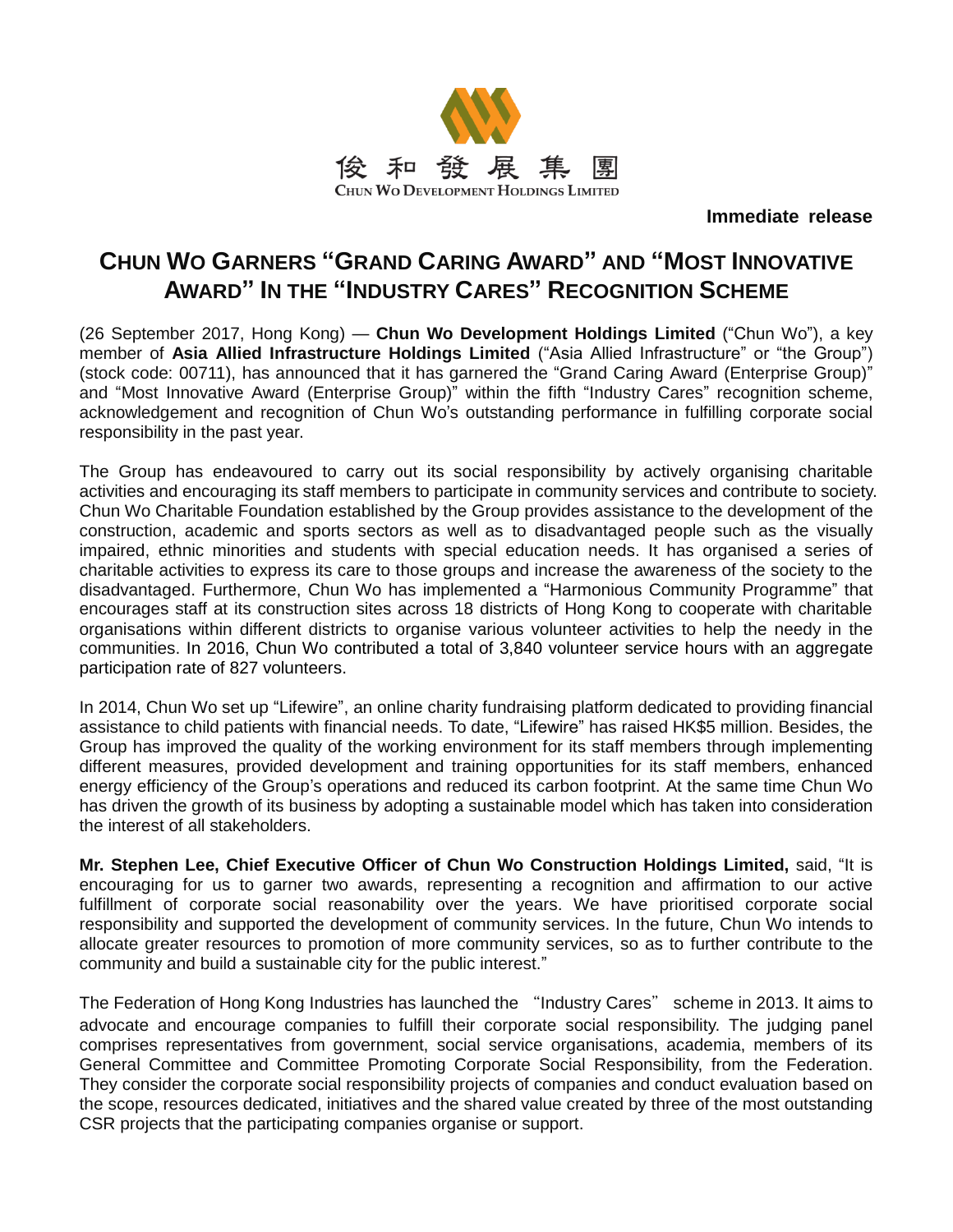Chun Wo Garners "Grand Caring Award" and "Most Innovative Award" In the "Industry Cares" Recognition Scheme 26<sup>th</sup> of September 2017, Page 2 of 4

## **Photo 1**



Mr. Steve Tam, General Manager (Internal Operations) of Chun Wo Construction Holdings Limited, receives the "Grand Caring Award (Enterprise Group)" and "Most Innovative Award (Enterprise Group)" from officiating guest Mr. Law Chi Kwong, Labour and Welfare Secretary of the Government of HKSAR.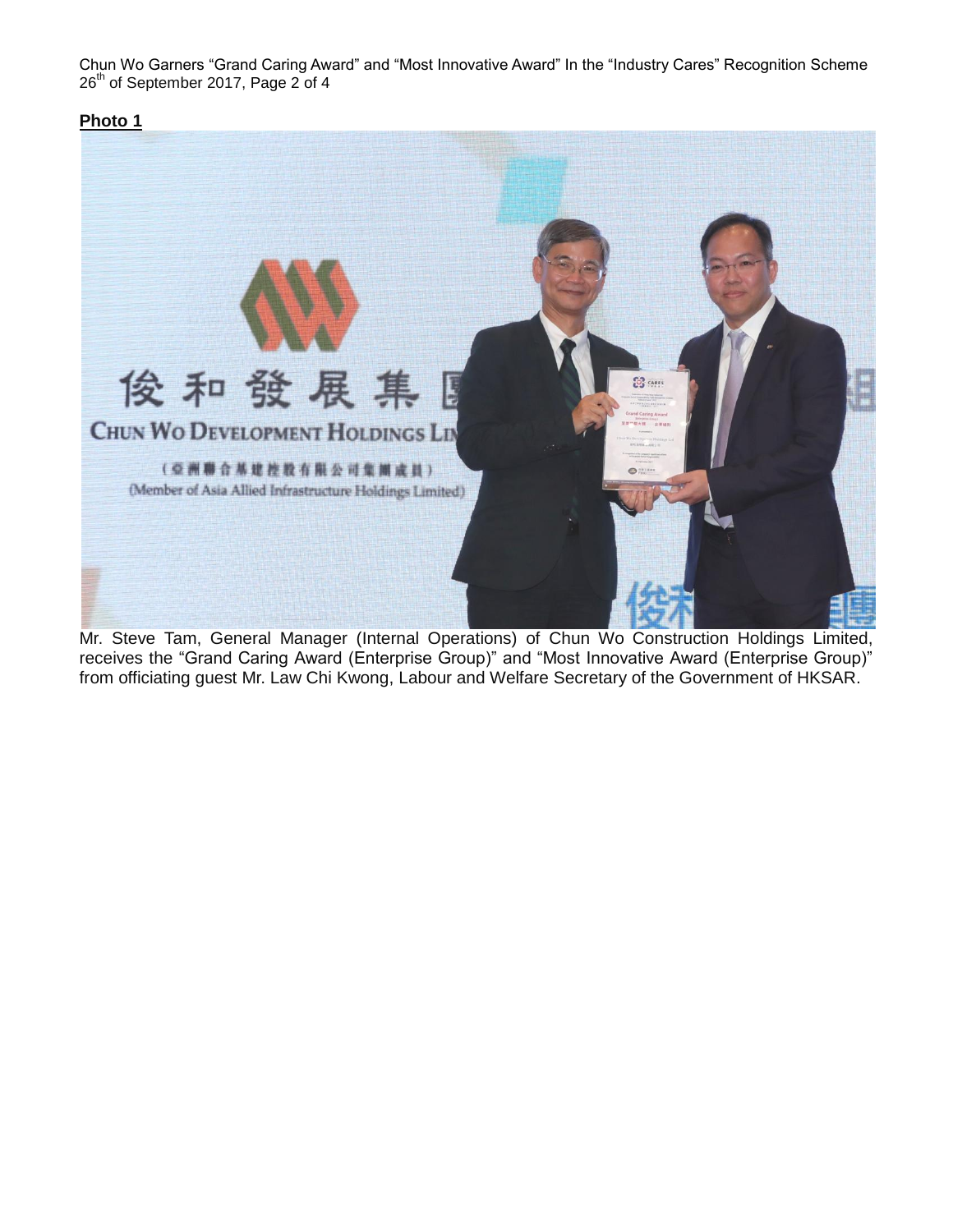Chun Wo Garners "Grand Caring Award" and "Most Innovative Award" In the "Industry Cares" Recognition Scheme 26<sup>th</sup> of September 2017, Page 3 of 4

**Photo 2**



Mr. Steve Tam, General Manager (Internal Operations) of Chun Wo Construction Holdings Limited shares the experience of implementing corporate social responsibility at the fifth "Industry Cares" recognition scheme award ceremony of The Federation of Hong Kong Industries.

*- End –*